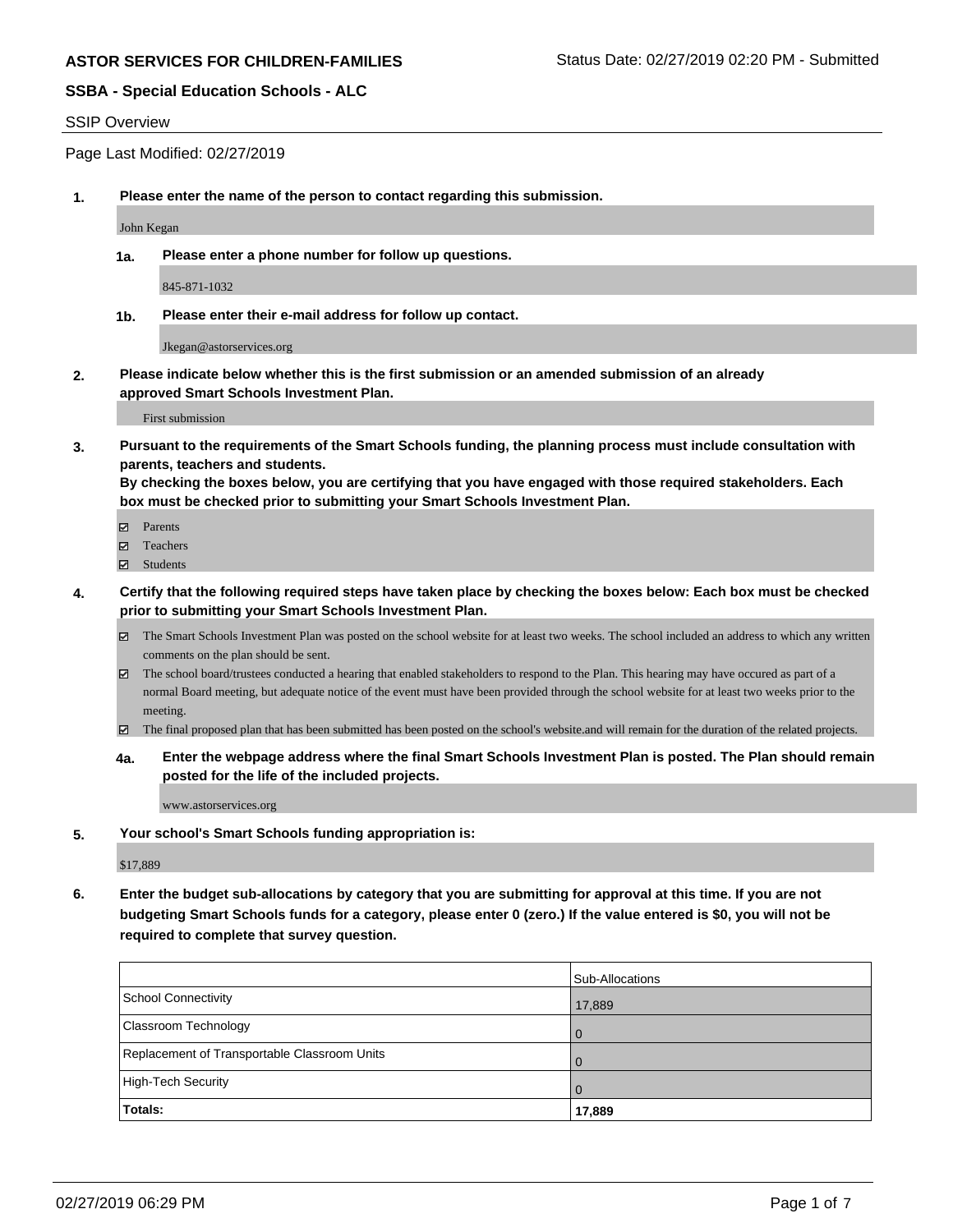## **SSBA - Special Education Schools - ALC**

#### School Connectivity

Page Last Modified: 02/27/2019

### **1. Describe how you intend to use Smart Schools funds for high-speed broadband and/or wireless connectivity projects in school buildings.**

The Astor Learning Center currently has no wireless capability. Adding the ability to utilize wireless technology will enable the entire footprint of the school to be connected to the internet and all the resources that are aligned with that connectivity.

#### **2. Describe how the school plans to use digital connectivity and technology to improve teaching and learning.**

This technology will aid our students in the classrooms by utilizing all capabilities of the Internet. Students will have access to web-based instruction, research opportunities, diagnostic tools and reinforcement of new concepts.

**3. Does your School Connectivity project require new construction or substantially altered space and result in capitalized cost in excess of \$100,000?**

No

#### **4. If you are submitting an allocation for School Connectivity complete this table.**

**Note that the calculated Total at the bottom of the table must equal the Total allocation for this category that you entered in the SSIP Overview overall budget.** 

|                                            | Sub-Allocation |
|--------------------------------------------|----------------|
| Network/Access Costs                       | 11,820         |
| <b>Outside Plant Costs</b>                 | $\mathbf 0$    |
| School Internal Connections and Components | 4,749          |
| <b>Professional Services</b>               | 840            |
| Testing                                    | 480            |
| <b>Other Upfront Costs</b>                 | $\overline{0}$ |
| <b>Other Costs</b>                         | $\overline{0}$ |
| Totals:                                    | 17,889         |

**5. Please detail the type, quantity, per unit cost and total cost of the eligible items under each sub-category. This is especially important for any expenditures listed under the "Other" category. All expenditures must be eligible for tax-exempt financing to be reimbursed with Smart Schools funds. Sufficient detail must be provided so that we can verify this is the case. If you have any questions, please contact us directly through smartschools@nysed.gov. Add rows under each sub-category for additional items, as needed.**

| Select the allowable expenditure<br>type.<br>Repeat to add another item under<br>each type. | Item to be purchased         | Quantity       | Cost per Item  | <b>Total Cost</b> |
|---------------------------------------------------------------------------------------------|------------------------------|----------------|----------------|-------------------|
| <b>Connections/Components</b>                                                               | wall mounted rack            | 2              | 416            | 832               |
| <b>Connections/Components</b>                                                               | patch panel                  |                | 456            | 456               |
| <b>Connections/Components</b>                                                               | fiber cable                  | 150            | $\overline{2}$ | 300               |
| <b>Connections/Components</b>                                                               | terminating connectors       | 24             | 22             | 528               |
| <b>Connections/Components</b>                                                               | Corning 1U LIU               |                | 292            | 292               |
| <b>Connections/Components</b>                                                               | Corning 6 port patch panel   |                | 274            | 274               |
| Network/Access Costs                                                                        | Fortinet FS448D-POE switches | $\overline{2}$ | 3,243          | 6,487             |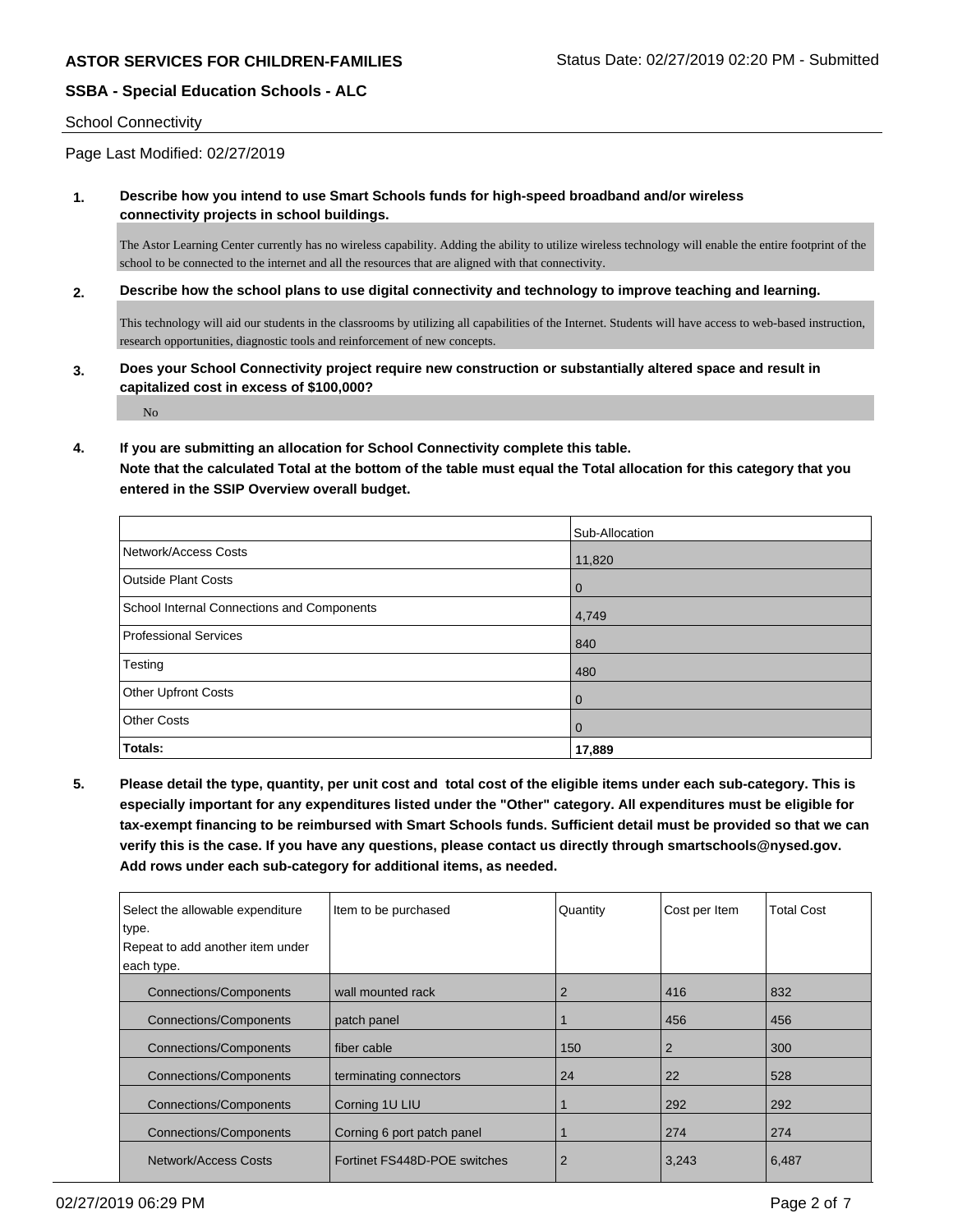# **SSBA - Special Education Schools - ALC**

# School Connectivity

# Page Last Modified: 02/27/2019

| Select the allowable expenditure<br>type. | Item to be purchased      | Quantity | Cost per Item | <b>Total Cost</b> |
|-------------------------------------------|---------------------------|----------|---------------|-------------------|
| Repeat to add another item under          |                           |          |               |                   |
| each type.                                |                           |          |               |                   |
|                                           |                           |          |               |                   |
| Network/Access Costs                      | <b>WAP</b> support        |          | 683           | 683               |
| Network/Access Costs                      | Switch support            |          | 828           | 828               |
| <b>Professional Services</b>              | Switch configuration      |          | 480           | 480               |
| <b>Connections/Components</b>             | Fiber cable installation  |          | 480           | 480               |
| <b>Connections/Components</b>             | <b>Rack installation</b>  |          | 960           | 960               |
| <b>Professional Services</b>              | <b>Fiber terminations</b> | 24       | 15            | 360               |
| Testing                                   | Fiber testing             | 4        | 120           | 480               |
| <b>Connections/Components</b>             | <b>GigE Cable install</b> |          | 627           | 627               |
| Network/Access Costs                      | Fortinet FAP221 WAP       | 12       | 318           | 3,822             |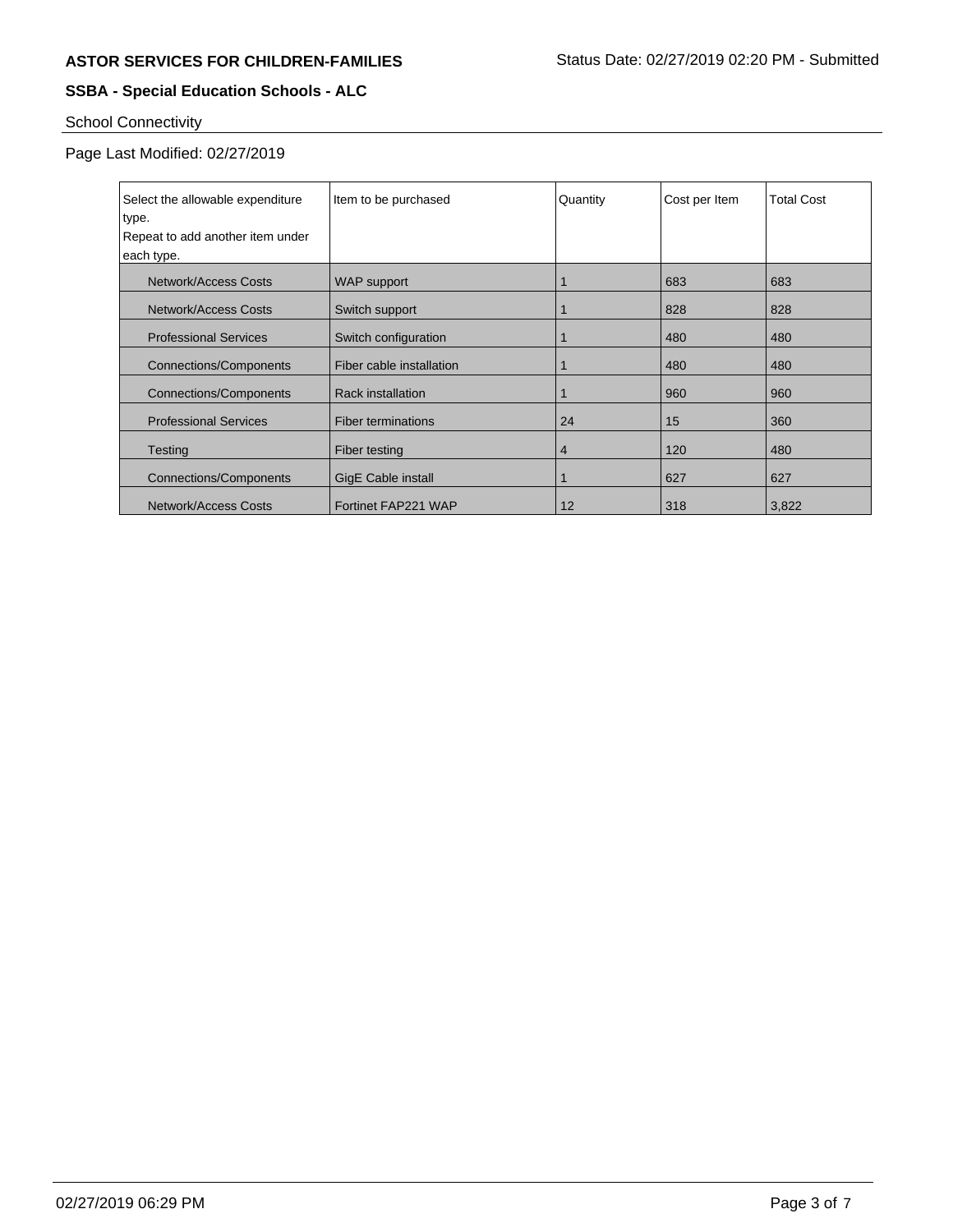## **SSBA - Special Education Schools - ALC**

Classroom Learning Technology Equipment (Devices)

Page Last Modified: 01/17/2018

**1. Describe the devices you intend to purchase and their compatibility with existing or planned platforms or systems.**

(No Response)

**2. Describe how the proposed technology purchases will improve teaching and learning inside or outside of the classroom.**

(No Response)

**3. To ensure the sustainability of technology purchases made with Smart Schools funds, schools must have a plan to maintain and support technology purchases reimbursed with Smart Schools funds. This sustainability plan should support recurring costs of use that are ineligible for Smart Schools funding such as device maintenance, technical support, Internet and wireless fees, maintenance of hotspots, staff professional development, building maintenance and the replacement of incidental items.**

 $\boxtimes$  By checking this box, you certify that the school has a sustainability plan as described above.

**4. Schools must ensure that devices purchased with Smart Schools funds will be distributed, prepared for use, maintained and supported appropriately. Schools must maintain detailed device inventories in accordance with generally accepted accounting principles.**

By checking this box, you certify that the school has a distribution and inventory management plan and system in place.

- **5. Schools must contact the SUNY/CUNY teacher preparation program that supplies the largest number of its new teachers to request advice on innovative uses and best practices at the intersection of pedagogy and educational technology.**
	- $\Box$  By checking this box, you certify that you have contacted the SUNY/CUNY teacher preparation program that supplies the largest number of your new teachers to request advice on these issues.
	- **5a. Please enter the name of the SUNY or CUNY Institution that you contacted.**

SUNY New Paltz

**5b. Enter the primary Institution phone number.**

845-257-7869

**5c. Enter the name of the contact person with whom you consulted and/or will be collaborating with on innovative uses of technology and best practices.**

Dr. Michael Rosenberg

**6. If you are submitting an allocation for Classroom Educational Technology, complete this table.**

**Note that the calculated Total at the bottom of the table must equal the Total allocation for this category that you entered in the SSIP Overview overall budget.**

|                         | Sub-Allocation |
|-------------------------|----------------|
| Interactive Whiteboards | (No Response)  |
| Computer Servers        | (No Response)  |
| Desktop Computers       | (No Response)  |
| Laptop Computers        | (No Response)  |
| <b>Tablet Computers</b> | (No Response)  |
| <b>Other Costs</b>      | (No Response)  |
| Totals:                 | 0              |

**7. Please detail the type, quantity, per unit cost and total cost of the eligible items under each sub-category. This is**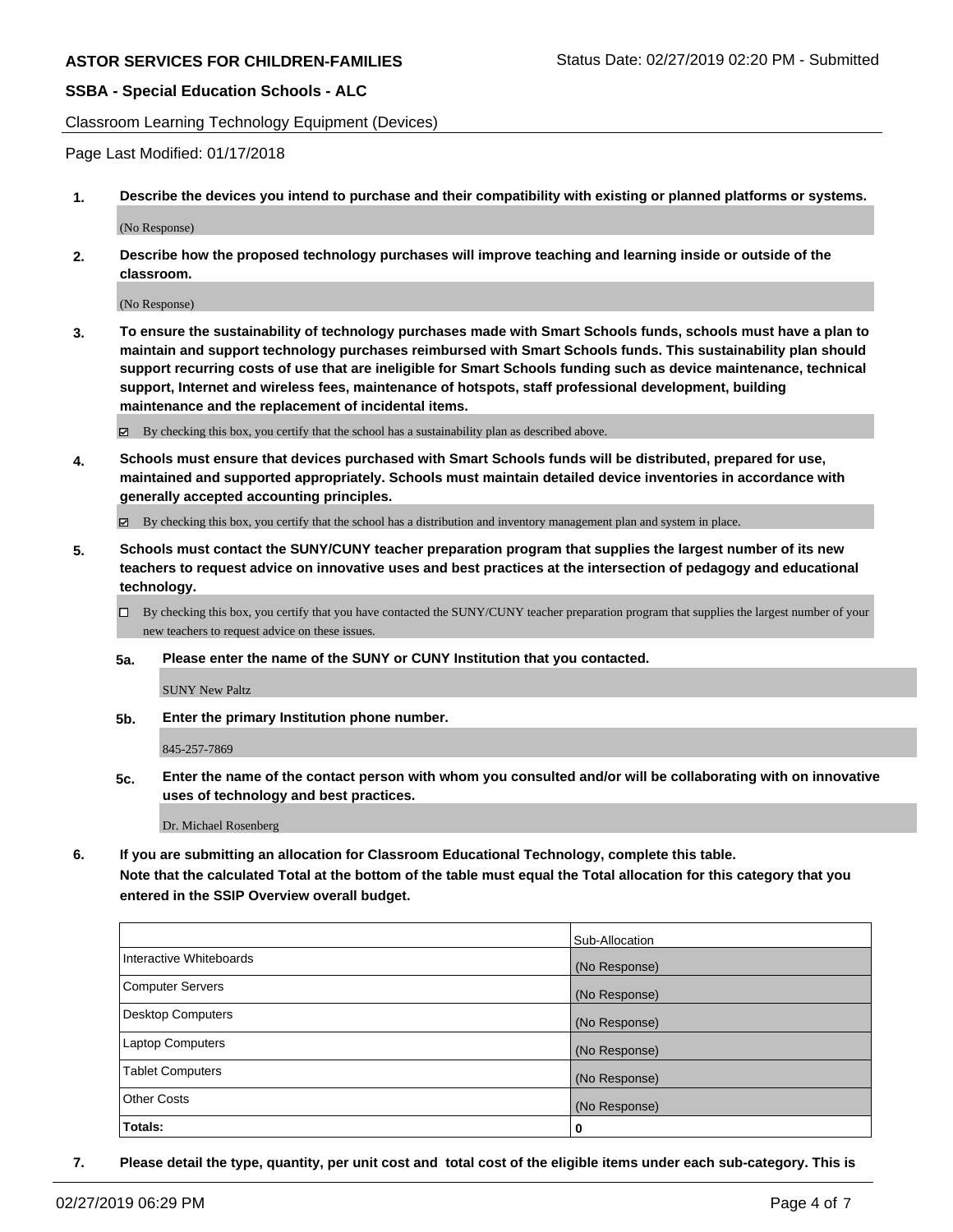## **SSBA - Special Education Schools - ALC**

Classroom Learning Technology Equipment (Devices)

Page Last Modified: 01/17/2018

**especially important for any expenditures listed under the "Other" category. All expenditures must be capital bond eligible to be reimbursed with Smart Schools funds. If you have any questions, please contact us directly through smartschools@nysed.gov.**

### **Add rows under each sub-category for additional items, as needed.**

| Select the allowable expenditure | Item to be purchased | Quantity      | Cost per Item | <b>Total Cost</b> |
|----------------------------------|----------------------|---------------|---------------|-------------------|
| type.                            |                      |               |               |                   |
| Repeat to add another item under |                      |               |               |                   |
| each type.                       |                      |               |               |                   |
| (No Response)                    | (No Response)        | (No Response) | (No Response) | (No Response)     |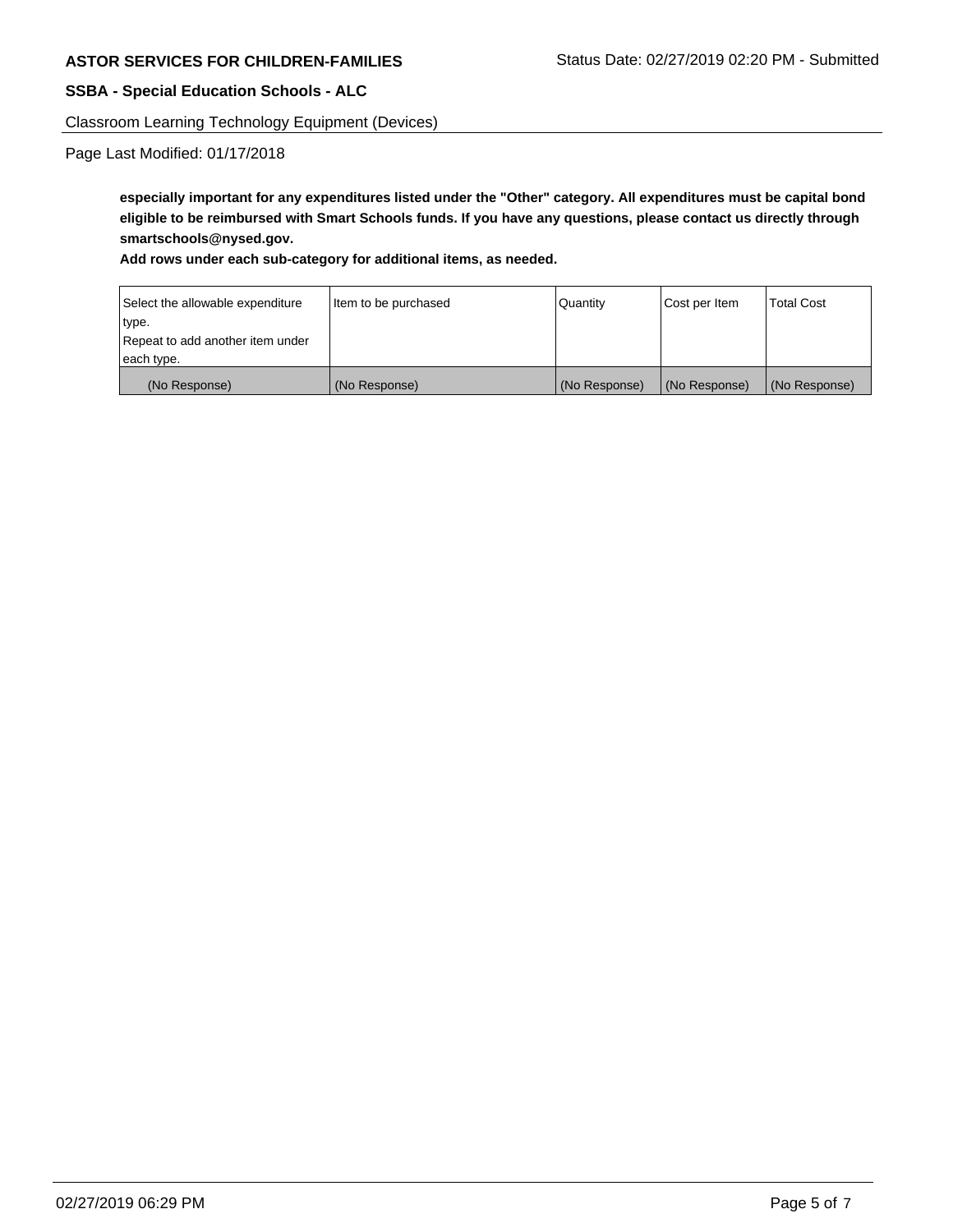## **SSBA - Special Education Schools - ALC**

Replace/Modernize Transportable Classrooms

Page Last Modified: 01/02/2018

**1. Describe the school's plan to construct, enhance or modernize education facilities to provide high-quality instructional space by replacing transportable classrooms.**

(No Response)

**2. Does your Classroom Trailer project require new construction or substantially altered space and result in capitalized cost in excess of \$100,000?**

(No Response)

**3. If you have made an allocation for Replace Transportable Classrooms, complete this table. Note that the calculated Total at the bottom of the table must equal the Total allocation for this category that you entered in the SSIP Overview overall budget.**

|                                                | Sub-Allocation |
|------------------------------------------------|----------------|
| Construct New Instructional Space              | (No Response)  |
| Enhance/Modernize Existing Instructional Space | (No Response)  |
| Other Costs                                    | (No Response)  |
| Totals:                                        | 0              |

**4. Please detail the type, quantity, per unit cost and total cost of the eligible items under each sub-category. This is especially important for any expenditures listed under the "Other" category. All expenditures must be capital bond eligible to be reimbursed with Smart Schools funds. If you have any questions, please contact us directly through smartschools@nysed.gov.**

**Add rows under each sub-category for additional items, as needed.**

| Select the allowable expenditure | Item to be purchased | Quantity      | Cost per Item | <b>Total Cost</b> |
|----------------------------------|----------------------|---------------|---------------|-------------------|
| type.                            |                      |               |               |                   |
| Repeat to add another item under |                      |               |               |                   |
| each type.                       |                      |               |               |                   |
| (No Response)                    | (No Response)        | (No Response) | (No Response) | (No Response)     |